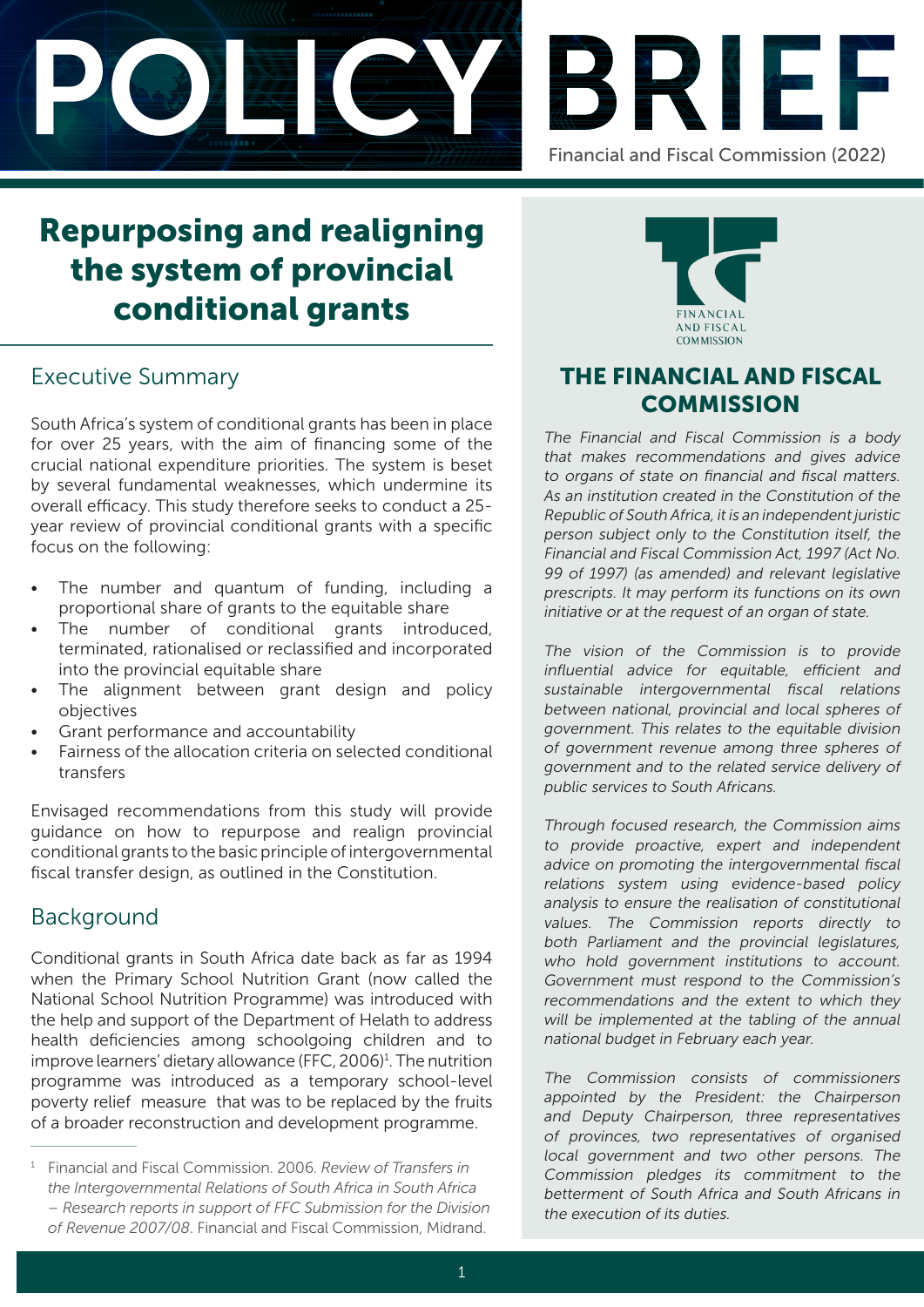Over 26 years of existence, this grant underwent numerous iterations and evaluations, but remains an integral part of provincial conditional grant allocation. Whereas the grant facilitates the implementation of a national priority – as one of the fundamental objectives of conditional grants – its permanency and inefficacy violates some of the crucial principles of conditional grants. These weaknesses are not unique to the School Nutrition Programme or Grant, but permeates across the entire system of provincial conditional grant transfers.

The study has found that the nature of intergovernmental fiscal relations in South Africa, particularly revenue and expenditure assignments, and the resulting vertical and horizontal imbalances, as well as interjurisdictional disparities, calls for re-distributional transfers to achieve equity objectives with respect to the funding, access and delivery of services. Special-purpose grants have emerged as a preferred instrument by national government to finance what are regarded as national priorities (or the incentivised provision of specific services), rather than addressing overall equity goals. As a result, the system of conditional grants is fragmented, disconnected from unconditional transfers and fails to meet the intended delivery outcomes and correct lingering fiscal and delivery imbalances (Ter-Minassian, 1997)<sup>2</sup>, despite more than 20 years of implementation.

Government has paid little attention to the design of individual conditional grants or the system as a whole. Grants can be matching and non-matching. However, the research found that, while matching grants promote local ownership of the funded programme, they tend to disadvantage and create a fiscal burden for the receiving jurisdiction with limited fiscal capacity, and therefore impinge on the overall outcomes (Boadway and Shah, 2007)<sup>3</sup>. Government continues to allocate more funds to long-existing grants and create new grants without proper due diligence. Allocations to some conditional grants are based on the historical baselines, which are devoid of relevant expenditure needs indicators.

The study sought to identify the changes in the number of conditional grants over the past 25 years, looking at reasons for the constant and abrupt introduction, reclassification and termination of grants, including the reluctance to incorporate long-existing grants into the provincial equitable share.

# Research findings

### 1. Constitutional basis for conditional grants legislation

Section 214(1)(c) of the Constitution of South Africa provides for conditional transfers to provinces and local government from the national government's share of revenue. There are no specific directives as to which subnational functions should be funded by conditional grants. These details are consolidated in the enabling or subordinate legislation called the Division of Revenue Act. Each conditional grant has a specific objective and conditions. The overarching aims of the South African conditional grants, as per the annexure to the Division of Revenue Act of 1999, are to provide a detailed allocation of provincial conditional grants.

This was outlined as follows:

- Enable the implementation of national expenditure priorities through the budgets of other spheres of government
- Promote the implementation of national norms and standards
- Compensate provinces for cross-border flows and the provision of specialised services that benefit other regions, such as the training of medical professionals
- Recognise that other spheres of government implement concurrent functions, such as the provision of housing (National Treasury, 1999)4

<sup>&</sup>lt;sup>2</sup> Ter-Minnasian, T. 1997. *Fiscal Federalism in Theory and Practice*. International Monetary Fund. Washington.<br><sup>3</sup> Boadway, R and Shah, A. 2007. *Intergovernmental Fiscal Transfers – Principles and Practices*. The World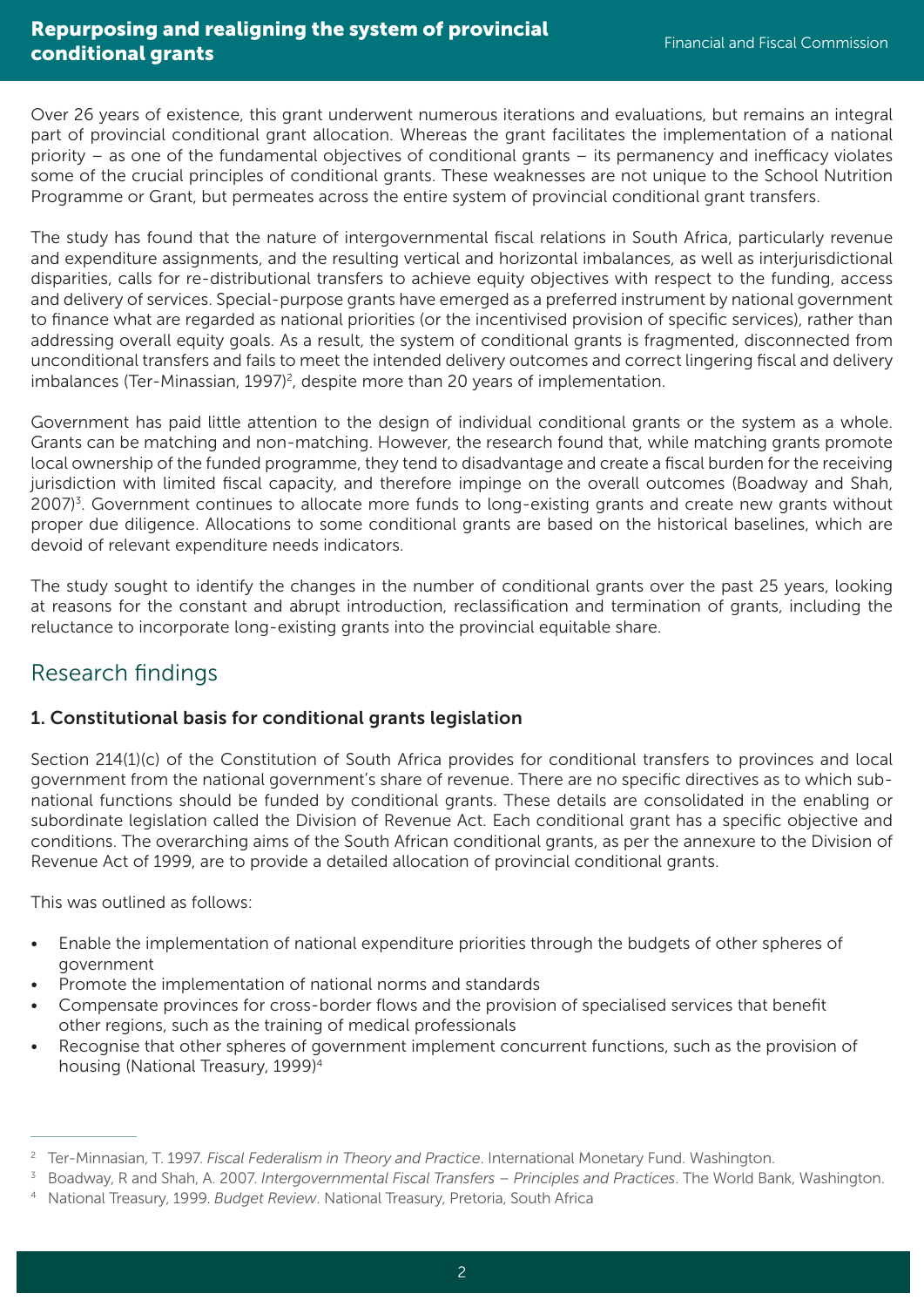### 2. Historical trajectory of provincial conditional grants

Conditional grants in South Africa were first introduced in the intergovernmental system in the health sector in 1998/99 with the intention to address spillover effects linked with the skewed distribution of specialised health facilities and the training of medical professionals. Provincial conditional grant frameworks were introduced during 2002/03 as part of the reform to address the non-transferring of funds and chronic underspending. Among other things, the frameworks sought to limit the number of conditional grants, and impose stricter and more consultative requirements for national government before introducing grants (National Treasury, 2002)<sup>5</sup>.

With regard to grant continuity, the study found that 85 provincial conditional grants had been introduced, with an average lifespan of 5.6 years. At least 27 of these grants existed for one year only, while four existed for more than 20 years, almost becoming a permanent financing instrument. It is unclear whether the average lifespan of 5.6 years is sufficient for any of the conditional grants to achieve their intended objectives, or whether the onceoff grants are temporary enough to result in the anticipated outcomes.

Turning to grant schedule or grant type, the majority (47) of the provincial conditional grants are classified as schedule 5 or non-matching grants, whereas 16 are categorised as schedule 4 or matching grants. About seven grants were introduced as schedule 6 or indirect/in-kind grants, while five are listed as schedule 7 or disaster relief grants. Broadly, the study found no discernible practical distinction between schedule 4 and schedule 5 provincial conditional grants, especially, in relation to conditions that influence sub-national fiscal decisions and induce performance incentives.

### 3. Grant design review (largest three conditional grants)

#### HIV/Aids Grant

The HIV/Aids, Tuberculosis, Malaria and Community Outreach Grant (known as the HIV/Aids Grant) evolved from a multi-sectoral approach, focused on integrated support and care to children and young people affected by the virus. The Department of Health was responsible for testing and counselling, the Department of Education took care of life skills programmes in schools and the Department of Social Development was responsible for home-based care.

With the 2004 grant reforms, the grant was introduced as part of the national comprehensive response to the HIV/Aids epidemic, first focusing on the prevention of mother-to-child transmission, and later (2010) becoming one of the biggest antiretroviral funding programmes in the world. The grant has since increased in scope to include several other components, some of which are unrelated to the HIV/Aids pandemic. The rationale for this grant can be summed up as vertical equalisation since the programme supports a national programme, which provinces may not have been able to fund from their own resources.

As such the HIV/Aids Grant is regarded as a schedule 5 (Part A) grant (meaning the functional area of exclusive provincial legislative competence) or a non-matching grant, which should ideally be transferred to a province through a general-purpose transfer (provincial equitable share). However, it appears that the HIV/Aids Grant may have been wrongly classified, since HIV/Aids treatment falls under the health function, which is a concurrent function under schedule 4 (Part A) of the Constitution.

With regard to the other design characteristics, the HIV/Aids Grant appears to have a poorly constructed outcome statement, which is misaligned to the broader national health goals, such as the eradication or reduction of HIV prevalence or improving life expectancy. The outputs are, however, clearly measurable, whereas the conditions only focus on utilisation parameters and exclude eligibility criteria.

<sup>5</sup> National Treasury, 2022. *Budget Review*. National Treasury, Pretoria, South Africa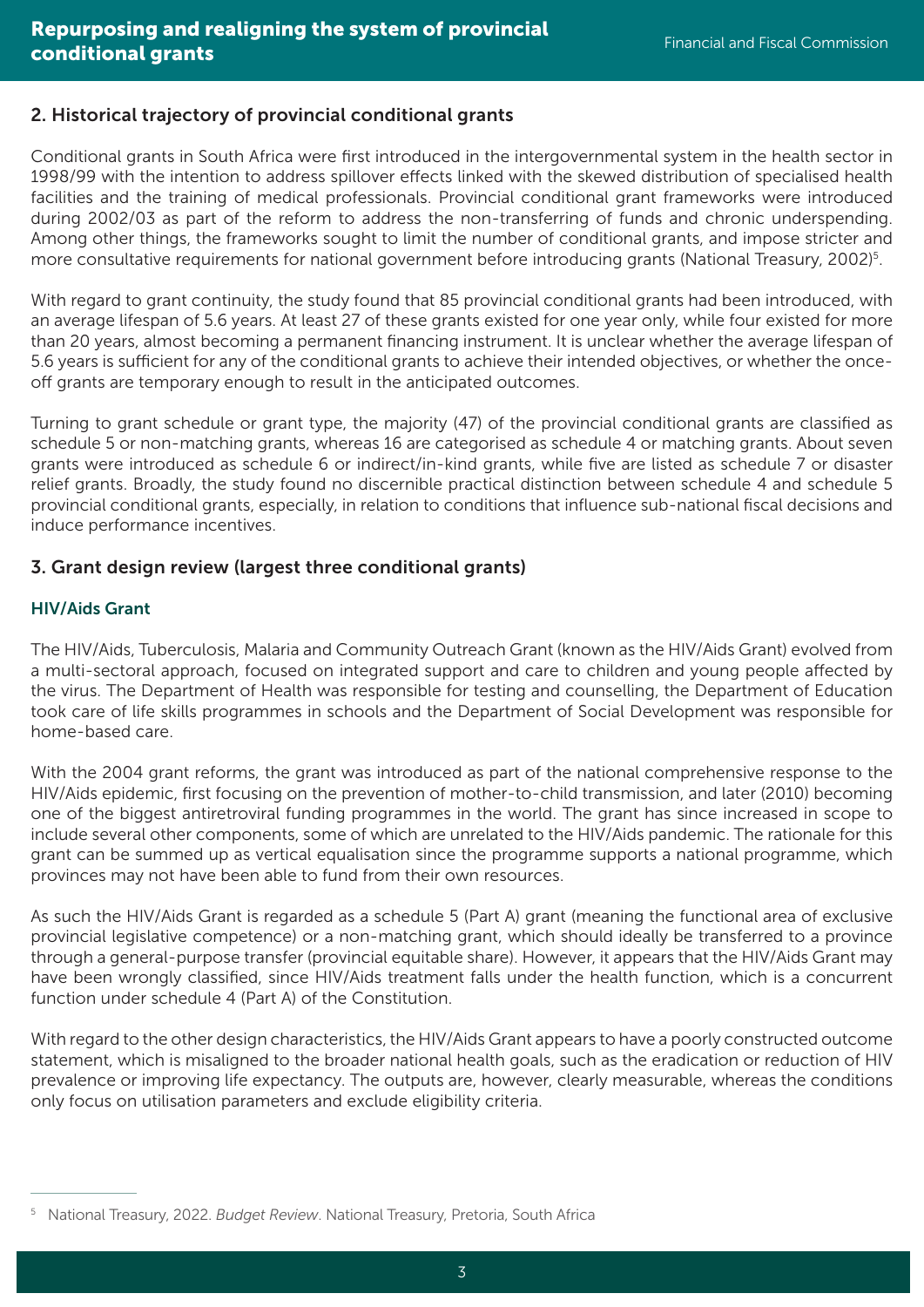#### Human Settlement Development Grant

The Human Settlement Development Grant dates back to 1994. It was formerly known as the Housing Subsidy, which was aimed at providing housing subsidies to low-income earning households as part of Reconstruction and Development Programme. In 2005, the Housing Subsidy and the Human Settlement Redevelopment Grant were amalgamated to form the Integrated Housing and Human Settlement Development Grant, which was changed to the Human Settlement Development Grant in 2010.

The grant is, however, classified as a schedule 5 (Part A) grant in what appears to be a recurring grant classification misstep. Proper classification of the grant is complicated by the unwillingness of provinces to devolve the housing function to municipalities, which are devoting a substantial amount of their own revenue to housing-related services (i.e. water reticulation, roads and stormwater drainage).

Whereas the 2021 Human Settlement Development Grant framework states that the programme is a longterm intervention with an unspecified termination period, the 2010 budget reported that informal settlements would have been eradicated by 2014, spelling the end of the grant. That the grant continues to exist in 2021 is a clear indication of unrealistic target setting, but numerous reviews of this grant by the Commission pointed to continuous underspending and significant under-delivery (FFC, 2016)<sup>6</sup>.

#### Education Infrastructure Grant

The Education Infrastructure Grant was introduced in 2011, following the disintegration of the Infrastructure Grant for Provinces (formerly known as the Provincial Infrastructure Grant) into three sectoral infrastructure grants, including the Education Infrastructure Grant, the Health Infrastructure Grant and the Provincial Roads Maintenance Grant, overseen by National Treasury .

Whereas the establishment thrust of the Education Infrastructure Grant is unquestionable, there is no record of due diligence having been carried out prior to its commencement. Due diligence ordinarily entails estimating the need and costs, implementation capacity and risk assessments, as well as agreement on the expected delivery outputs, among other things.

The Education Infrastructure Grant scored well in respect of measurable objectives in that the grant framework clearly spelled out the expected outputs in terms of numbers, but the actual number of outputs was not set out upfront in the conditional grant frameworks.

The conditions associated with Education Infrastructure Grant were administrative in nature and generally devoid of allocation (eligibility) and spending (utilisation) conditions. They were neither input-based nor output-focused. Put differently, there were no conditions stipulating the criteria for a province to be eligible for the grant, and the inputs to be purchased or outputs to be achieved.

#### 4. Allocation criteria assessment

Equity or fairness in allocation is one of the fundamental principles of the design of fiscal transfers and is a key constitutional requirement.

The allocation criteria for the Education Infrastructure Grant is based on the computed historical shares of the Infrastructure Grant for Provinces (the former Provincial Infrastructure Grant) that was phased out in 2010. The Infrastructure Grant for Provinces itself inherited criteria that was used to distribute the Provincial Infrastructure Grant, incorporating three main determining factors with equal (1/3 each) weightings. These factors include the equitable share formulae, education and health backlogs based on the 1998 school survey of need and the health facility condition report, and the roads component computed based on the provincial

<sup>6</sup> Financial and Fiscal Commission. 2006. *Submission to the 2013 Division of Revenue*. Financial and Fiscal Commission, Midrand.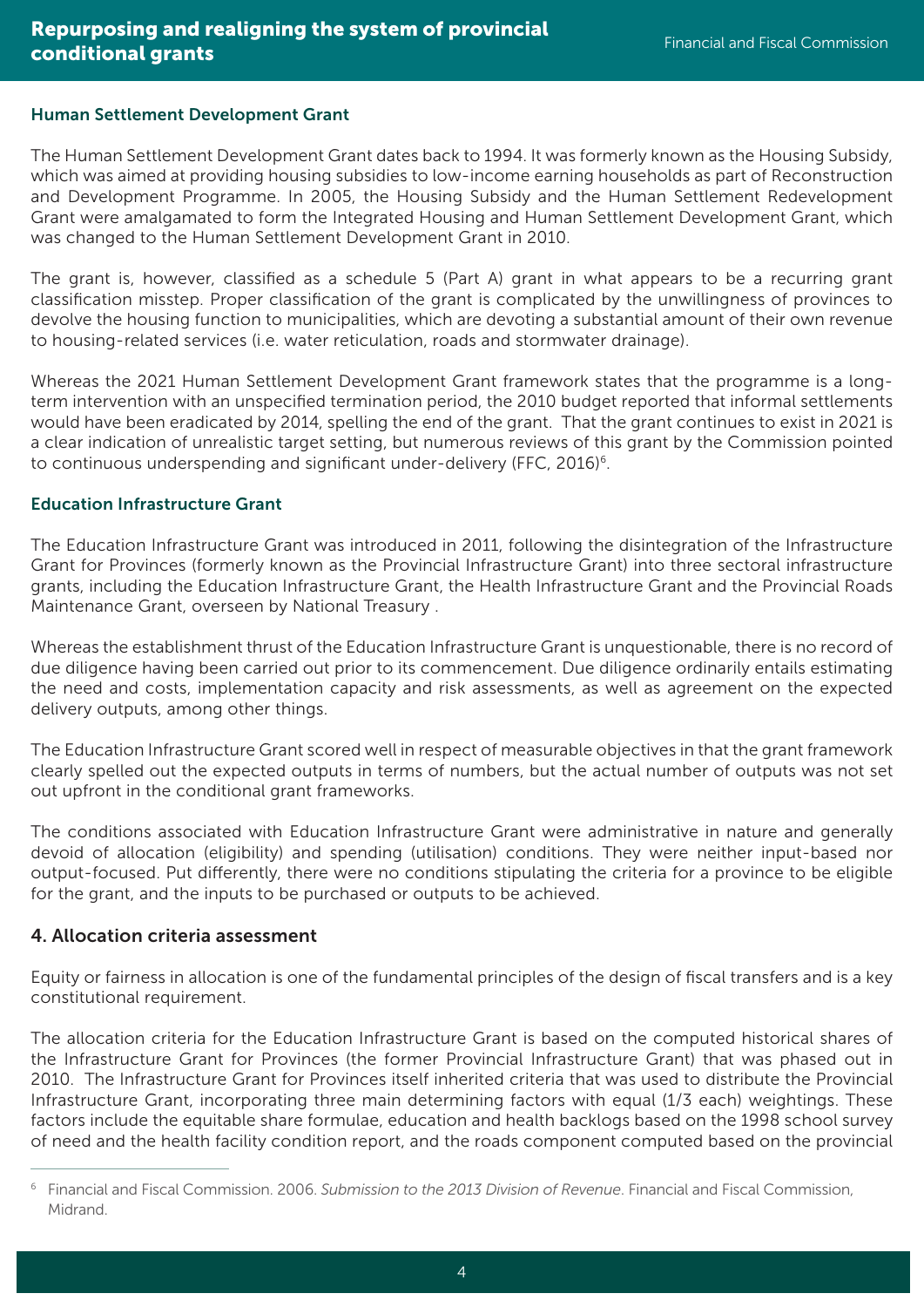share of untarred roads (National Treasury 2004)<sup>7</sup>. In later years, a distance factor was added to the criteria to compensate the Northern Cape for the high cost of service provision due to its size, but it is not clear how the component is incorporated into the formula.

As can be deduced the Education Infrastructure Grant's allocation formula is bereft of the school infrastructurespecific needs indicators that are necessary to improve learning outcomes, such as buildings, laboratories, equipment, the territorial distribution of learners, amenities and travel time. By way of observation, the allocation criteria show a significant redistributive bias towards the three poorest and most rural provinces. KwaZulu-Natal, the Eastern Cape and Limpopo accounted for more than 50% of the Education Infrastructure Grant allocations in 2011. The proportional distribution of the allocations continued to change with the passage of time, with funding increasingly shifting away from the rural provinces.

The allocation criteria for the HIV/Aids Grant is based on the provincial share of the population, HIV prevalence and the estimated number of Aids cases. The grant framework is, however, silent on the weightings assigned to each factor in the criteria. The respective provincial distribution of the grant tends to mimic the provincial equitable share, seemingly making the grant criteria population biased. The HIV/Aids Grant has since been expanded with multiple sub-components, each with different allocation criteria. The criteria for some of the sub-components are susceptible to manipulation and lack objectivity. For instance, the allocation criteria for the mental health service component suggest that allocations are based on an approved business plan and a combination of mental health prevalence, where provinces with the greatest need are prioritised, as well as the number of contracted health professionals and defined reduction in mental health backlogs.

According to Human Settlement Development Grant formula, Gauteng and KwaZulu-Natal account for just under half of the Human Settlement Development Grant allocation, in line with high housing in those provinces. As with the HIV/Aids Grant, the total proportional shares mirror the provincial equitable share, despite inadequate housing being weighted at 70% in the formula.

### Conclusion

The system of conditional grants in South Africa has been beset by poor design considerations from its inception. Grants are seemingly introduced to manage provincial government's fiscal mismanagement rather than induce certain fiscal incentives, such as encouraging provinces to allocate funds for the maintenance of education infrastructure in the case of the Education Infrastructure Grant or improve integrated spatial planning in the case of the Human Settlement Development Grant using their general-purpose grant.

Conditional grants continue to suffer several design flaws, such as poorly formulated output and outcome statements, lack of pre-grant introductory due diligence to ascertain the size of the need and the timeframe required to address the priority, failure to promote local ownership and endanger continuous reliance on the part of provinces, and an inordinately high number of administrative conditions devoid of eligibility requirements and utilisation conditions in some instances.

<sup>7</sup> National Treasury, 2004. *Budget Review.* National Treasury, Pretoria, South Africa.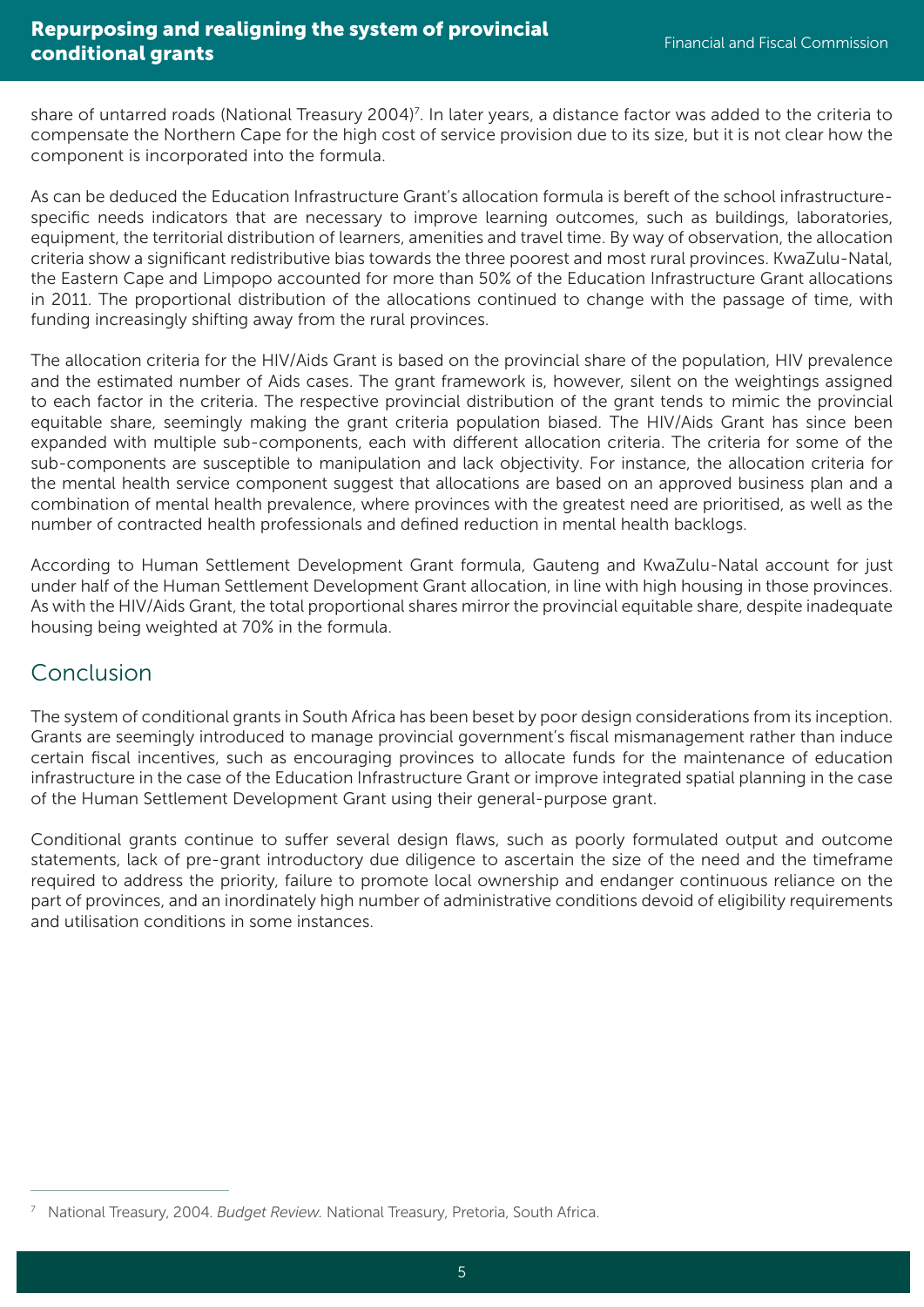#### The Commission makes the following recommendation:

*1. National Treasury, in conjunction with the national departments responsible for conditional grants, must revise the Division of Revenue Act's system of grant scheduling as it creates no fiscal incentives for provinces to reveal their expenditure preferences or sustain expenditure previously funded by conditional grants. Instead, government must invest the capacity to improve overall grant design, taking account of all good grant design imperatives, such as types of grants and their implications, pre-grant introductory due diligence, sunset clauses, conditioning schemes and allocation methodologies.* 

This recommendation seeks to improve of grant design with the general principles of grant classification, to acknowledge that matching grants in the context of provinces are impractical given the limited revenue-raising autonomy, and to minimise the potential risk of violating the Constitution in respect of financing exclusive provincial mandates.

*2. National Treasury, in conjunction with the national departments responsible for conditional grants, should undertake three-yearly reviews of their respective grants to ensure alignment across grant objectives, conditions and grant outcomes. These reviews must be informed by an overarching conditional grants guideline, setting out the circumstances under which grants are introduced and terminated, applicable minimum and type conditions, and the applicable minimum outputs. Further, there should be a mandatory grant introduction and termination pre-assessment by the Financial and Fiscal Commission to determine suitability, impact on the fiscal framework and overall grant outcome. Grant conditions are generally administrative, while the outputs are seemingly unconnected to the long-run outcomes.* 

The aim of this recommendation is to minimise the long-run objective drift of grants, to minimise overly administrative conditions, improve alignment between output and long-run grant outcomes, and to disincentivise national government departments from itemising funding for concurrent provincial mandates.

*3. The Department of Basic Education, in conjunction with National Treasury, must update the allocation formula for the Education Infrastructure Grant to ensure the alignment of grant needs indicators with grant objectives and further streamline expected and reported grant outputs to improve focus and ease of monitoring. At the very least, the allocation criteria may include learner enrolment, learner densities by area, index of schools with access to learning infrastructure and travel time to schools. The actual formula must be published in the grant framework for transparency purposes.* 

The rationale for this recommendation is to improve allocative efficiency by directing resources where the school infrastructure needs are greatest, as determined by relevant needs indicators.

*4. The Department of health and other custodians of grants with multiple components must halt the over-compartmentalisation of provincial health responsibilities through multiple grant funding windows unrelated to the main objective of the main grant. Conditional grants must, as a matter of principle, accommodate not more than two sub-components or take the shape of a traditional block grant to allow provinces the flexibility to prioritise within the set sub-functional responsibility. Sub-components, which are unrelated to the main grant objective, must be incorporated into the provincial equitable share and be monitored through the normal budget and accountability system instead of subdividing or itemising provincial health responsibilities to be funded by grant sub-components. The formulae for the newly restructured HIV/Aids grant must be published in the grant framework for transparency purposes.* 

This recommendation intends to reinforce the original grant objective, particularly that of HIV/Aids prevention, rather than curative interventions, to foster the expenditure autonomy of the province in respect of managing the disease, to reduce the grant's administration burden and to avoid multiple allocation criteria within the same grant.